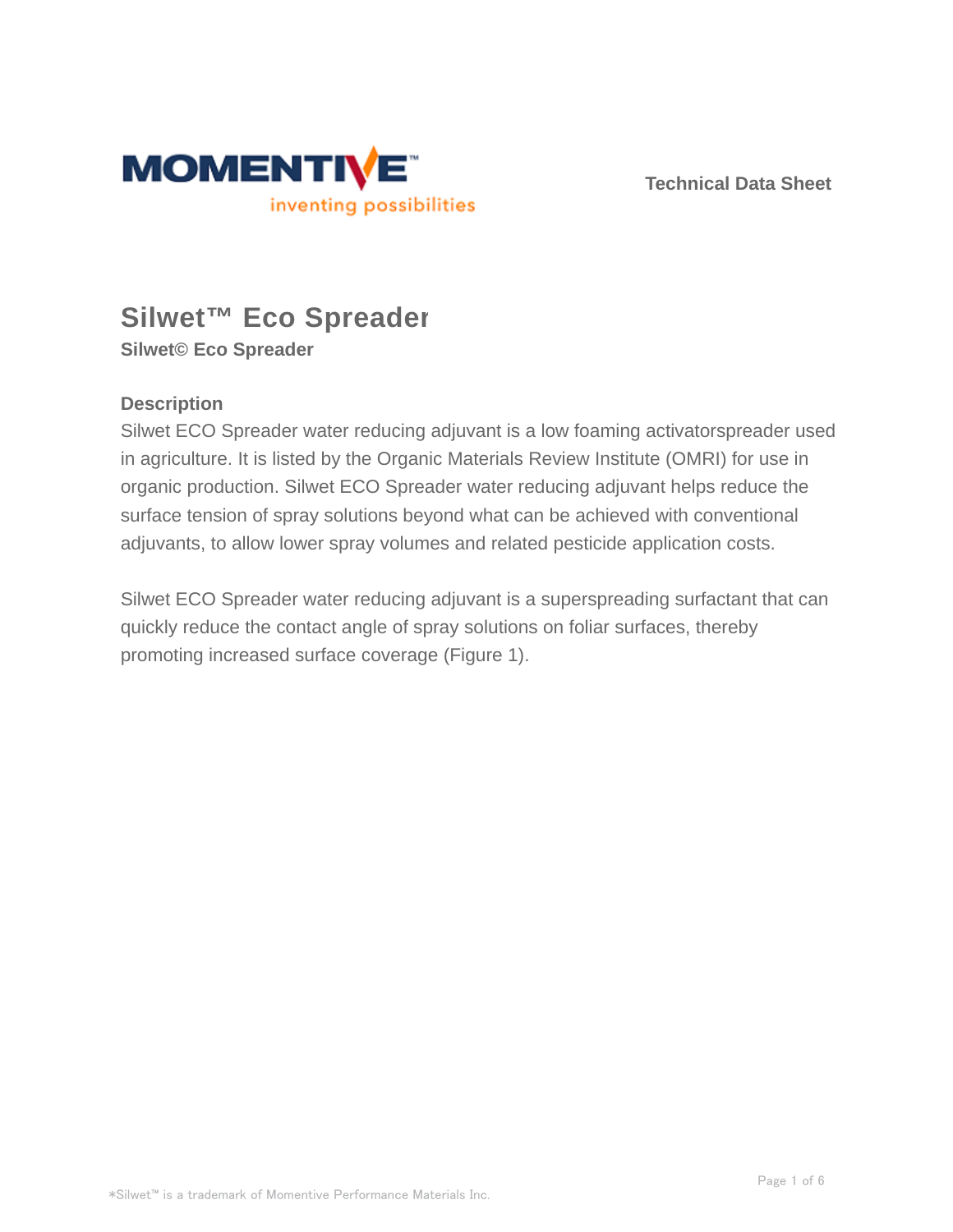

# Fig. 1: Spreading of Agricultural Adjuvants

This increase in spray coverage means that water requirements may be significantly reduced up to 70% of "spray to run-off" volumes in many crop applications. This makes Silwet ECO Spreader water reducing adjuvant a great choice to consider when water conservation and pesticide application costs are important.

The low foaming properties of Silwet ECO Spreader water reducing adjuvant typically make it much easier to handle than other activator-spreader adjuvants (Figure 2).

Note: Spreading on polyacetate film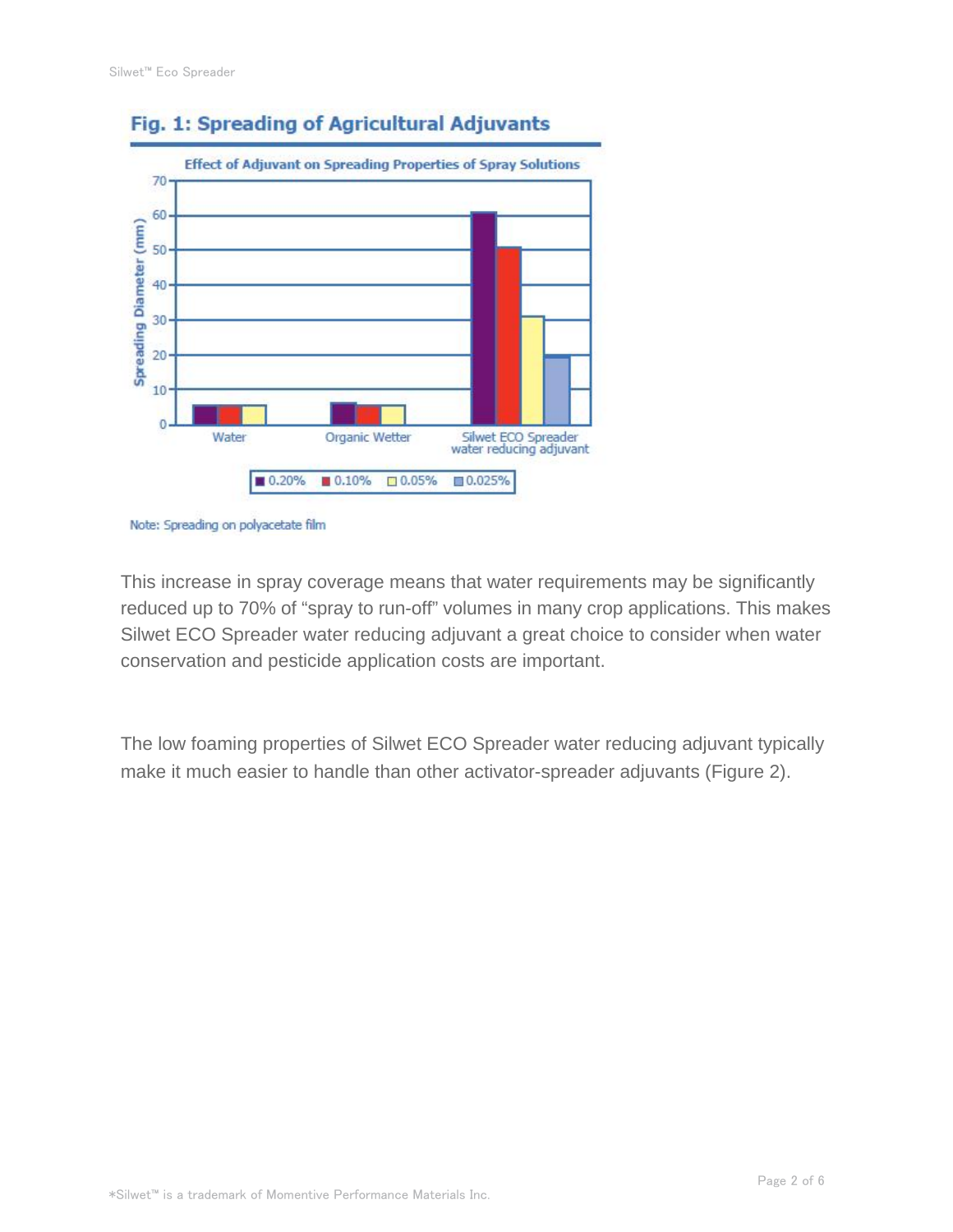

# Fig. 2: Foaming of Agricultural Adjuvants

\*Silwet is a trademark of Momentive Performance Materials

#### **Key Features and Benefits**

- Superspreader for improved coverage
- Potential for 25-75% lower spray volumes and costs
- Effective with most low temperature applications
- Low foaming
- Nonionic
- Meets requirements for EPA 40CFR§180.910

#### **Typical Physical Properties**

| Surface Tension (0.1%), mN/m         | 21.5     |
|--------------------------------------|----------|
| Cloud Point (0.1wt%), °C             | $ $ < 10 |
| Critical Micelle Concentration (wt%) | 0.003    |
| Pour Point, °C                       | $-50$    |
| Viscosity $@$ 25 $°C$ , cps          | 22       |
| Flash Point, PMCC, °C                | 143      |
| Specific Gravity @ 25°C              | 1.002    |

#### **Potential Applications**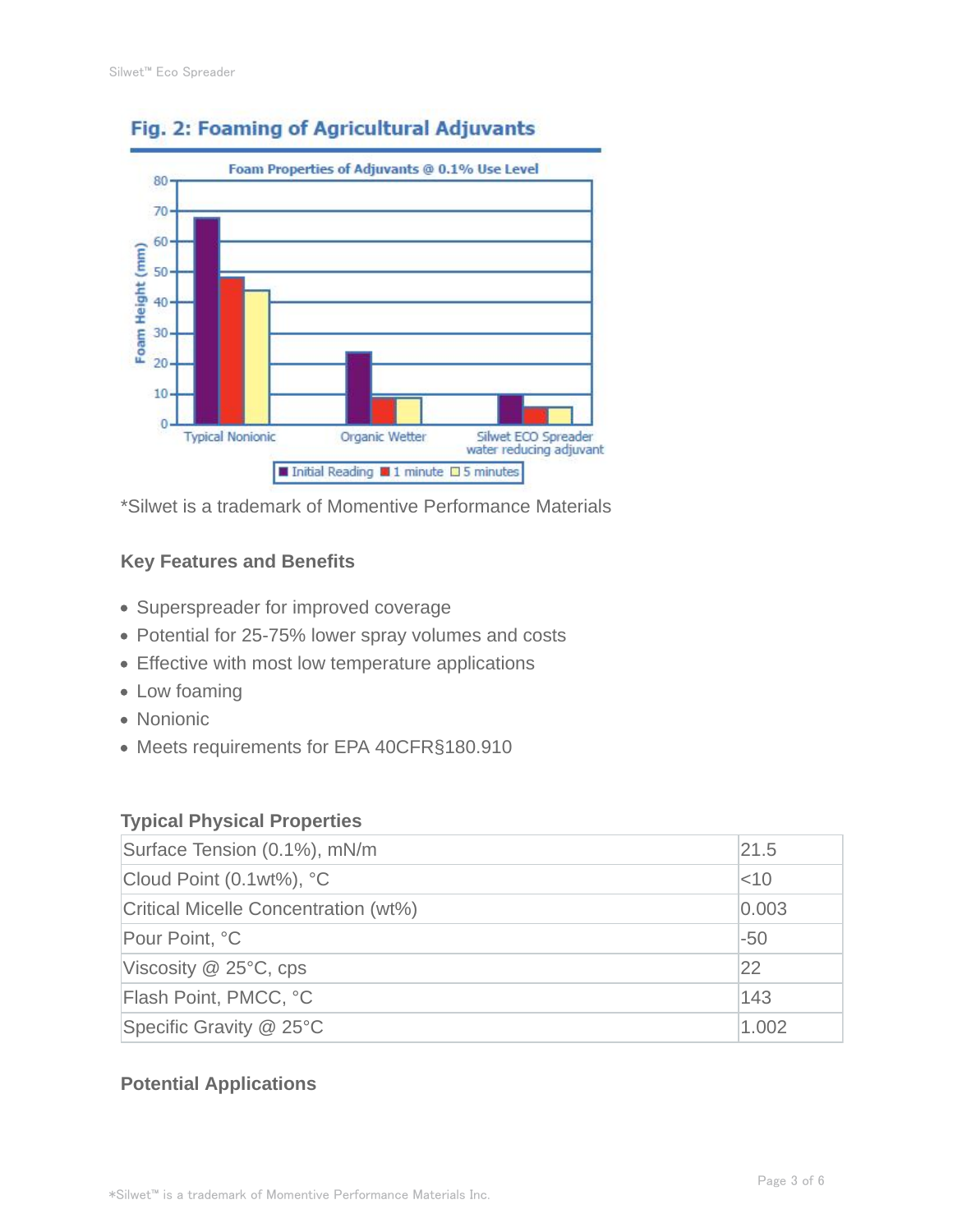| Applications                            | Typical Use Rates <sup>(a)</sup> |
|-----------------------------------------|----------------------------------|
| <b>Plant Growth Regulators</b>          | $ 0.025\%$ to 0.05%              |
| Herbicide                               | $ 0.025\%$ to 0.15%              |
| Insecticide                             | $ 0.025\%$ to 0.1%               |
| Fungicide                               | $0.025\%$ to 0.15%               |
| <b>Fertilizers &amp; Micronutrients</b> | $0.015\%$ to 0.1%                |

(a) Note: use rates are dependent on crop, agrochemical and spray volume requirements.

#### **Product Usage**

#### **In Agrochemical Formulations**

Silwet ECO Spreader water reducing adjuvant may be used as an effective adjuvant in agrochemical formulations. Although organosilicone surfactants are subject to hydrolysis under acidic or basic conditions, optimum performance is achieved by buffering the formulation to pH 6.5-7.5. Additionally, it is recommended that Silwet ECO Spreader water reducing adjuvant be used at ~5% concentration, based on the total formulation.

#### **As a Tank Mix Adjuvant**

Silwet ECO Spreader water reducing adjuvant when used as a tank-side spray adjuvant may be used to lower spray application volumes. Silwet ECO Spreader water reducing adjuvant is most effective as a tank-side adjuvant when spray mixtures are 1) within a pH range of 5-8, and 2) used within 24 hours of preparation.

High spray volumes, coupled with high surfactant rates, are not generally required to achieve sufficient coverage with the Silwet ECO Spreader water reducing spray adjuvant. In fact, the Silwet ECO Spreader water reducing spray adjuvant may provide adequate coverage in many low volume spray applications at rates between 0.025% and 0.1%.

#### **Patent Status**

Technical subject matter in this publication is described and protected by one or more of the following U.S. Patents and their foreign counterpart patents and/or patent applications: U.S. Patent No. 5,504,054. Other U.S. and foreign patents and/or patent applications not listed covering the subject matter may be relevant.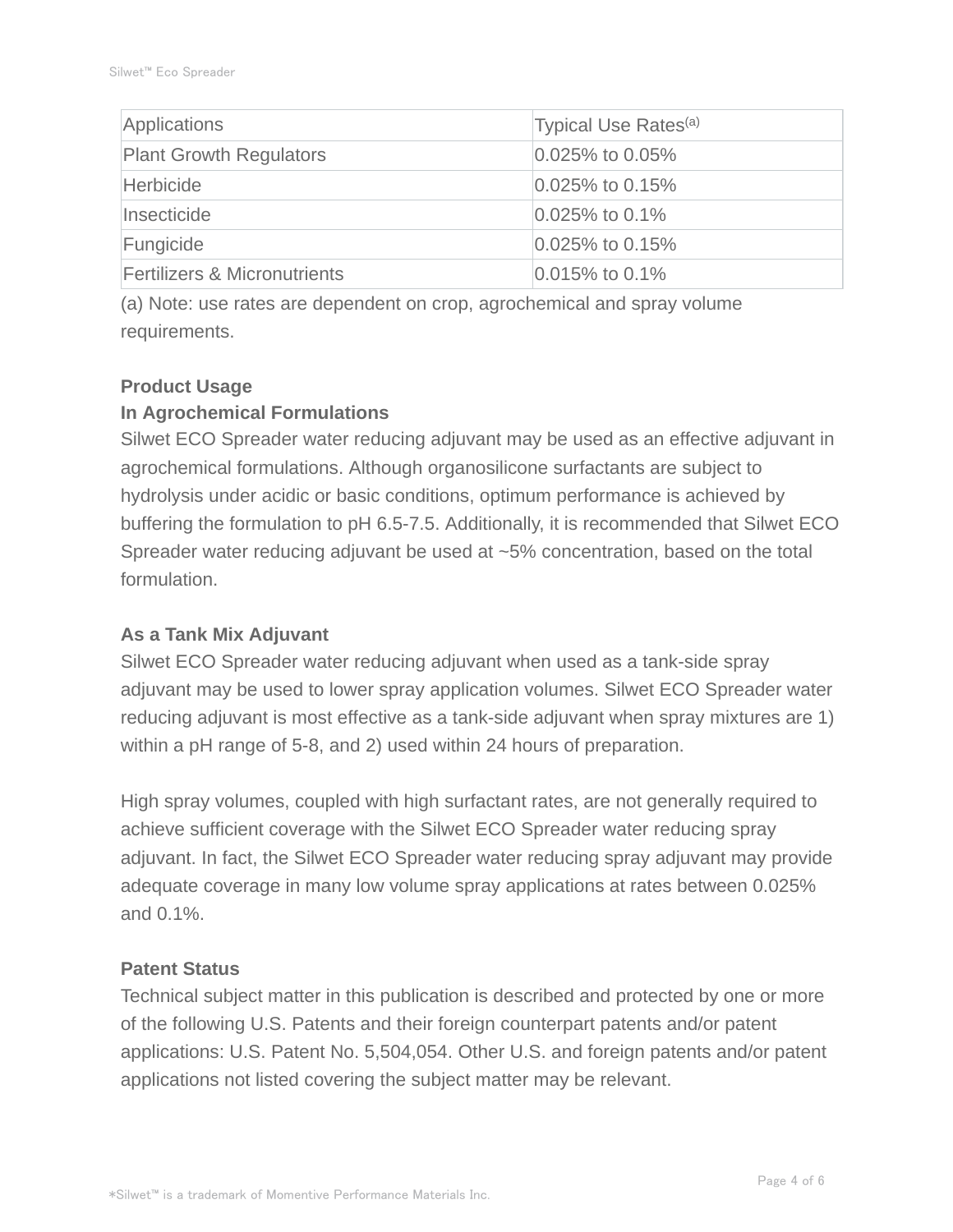Standard copy to come

#### **Product Safety, Handling and Storage**

Standard copy to come

#### **Limitations**

Standard copy to come

## **Contact Information** Email commercial.services@momentive.com

#### **Telephone**

| <b>Americas</b>      | <b>Latin America</b> | <b>EMEAI- Europe, Middle</b><br>East, Africa & India | <b>ASIA PACIFIC</b> |
|----------------------|----------------------|------------------------------------------------------|---------------------|
| +1 800 295 2392      | <b>Brazil</b>        | <b>Europe</b>                                        | China               |
| Toll free*           | +55 11 4534 9650     | +390510924300                                        | 800 820 0202        |
| +704 805 6946        | Direct Number        | Direct number                                        | Toll free           |
| <b>Direct Number</b> |                      |                                                      | +86 21 3860 4892    |
|                      |                      |                                                      | Direct number       |
| *All American        | <b>Mexico</b>        | India, Middle East &                                 | Japan               |
| countries            | +52 55 2169 7670     | <b>Africa</b>                                        | +81 3 5544 3111     |
|                      | <b>Direct Number</b> | + 91 44 71212207                                     | Direct number       |
|                      |                      | Direct number*                                       |                     |
|                      |                      | *All Middle Eastern                                  | <b>Korea</b>        |
|                      |                      | countries, Africa, India,                            | +82 2 6201 4600     |

For literature and technical assistance, visit our website at: www.momentive.com

#### **DISCLAIMER:**

# **THE MATERIALS, PRODUCTS AND SERVICES OF MOMENTIVE PERFORMANCE MATERIALS INC. AND ITS SUBSIDIARIES AND AFFILIATES (COLLECTIVELY "SUPPLIER"), ARE SOLD SUBJECT TO SUPPLIER'S STANDARD CONDITIONS**